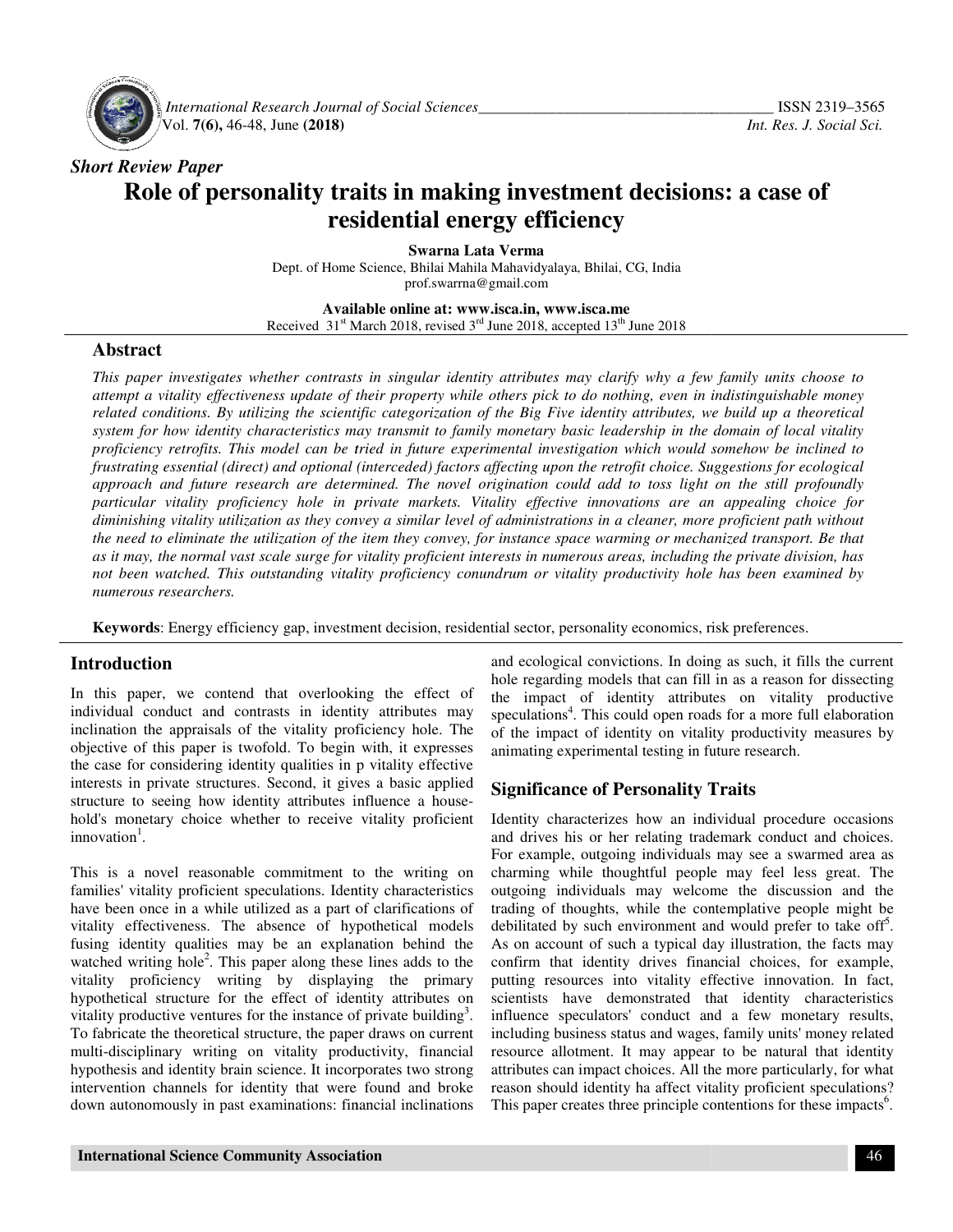#### **Discussion**

In this paper, thoughts from late monetary hypothesis on identity characteristics are inte-ground with instruments from identity brain science into natural conduct hypothesis. By joining these current strands of information, another system for the impacts of identity qualities on vitality productive interests in private structures has been outlined. The approach empowers to propose an instrument for how people may intervene identity characteristics through their monetary inclinations and ecological beliefs that thusly prompt the noticeable results of vitality proficient ventures<sup>7</sup>.

In complexity to past research, this paper has consolidated the potential impact of personality through double channels of intervention: financial inclinations and ecological convictions, instead of only one. Tending to both of the diverts in disengagement could prompt conflicting conclusions and the system proposed in this paper could there-fore serve to add clearness in regard to watched conduct. To outline, in the event that beyond any doubt suitability is conversely identified with hazard inclinations and decidedly identified with environmental concern, pleasantness would display restricting consequences for the ultimate result of vitality productive speculations. It may be unlikely to watch a person of a family unit who scores to a great degree exceedingly in regard to pleasantness with no vitality effective measure association. High appropriateness, be that as it may, might neutralise the master ecological slant through the channel of hazard inclinations, which conflicts with the selection of vitality effective innovation. Further, the consideration of each of the five identity characteristics into one structure may elucidate how identity attributes with a negative effect on vitality proficient ventures may counterbalance those with a beneficial outcome.

Because of its critical potential to control vitality utilization, having a more full comprehension of the usefulness of vitality effective ventures is crucial for the scholarly community as well as for partners practically speaking. Arrangement associations advancing ace ecological conduct, for instance, ought to have an extensive valuation for the center drivers of vitality productive ventures. Understanding the effect of identity attributes can help in expounding the impediments of instruction or money related motivating forces in regard to influencing family units' eagerness to put resources into vitality productive innovation. In the event that identity qualities influence vitality proficient ventures, programs that objective changing individuals' state of mind may be insufficient on the grounds that identity attributes are steady builds. This may clarify why eco-naming plans can miss the mark regarding their guarantees. The heterogeneity of identity profiles may reveal insight into why giving data may not be sufficient to enhance vitality productivity. For example, basically educating individuals about natural issues won't not expand their ready ness to put resources into vitality productivity since low levels of transparency could oblige it. Likewise, budgetary appropriations may neglect to cultivate

vitality proficient speculations on the grounds that people's identity profiles can constrain their ability to go out on a limb intrinsic in vitality productive ventures<sup>8</sup>. Arrangement creators, expert ecological associations and suppliers of financing for vitality effective innovation may do well to assess stable mental characteristics (identity attributes) in their techniques. By utilizing data about identity characteristics, they can tailor-fit their procedures to various target gatherings of people.

For instance, on the off chance that features of receptiveness drive star ecological choices, approach producers should show professional natural activities as new and forefront. In addition, strategies could be connected on a local extensive scale base. Late investigations have discovered geographical signs of identity attributes which demonstrate that particular characteristics are more common in a few areas than in others such discoveries can be utilized to tailor polices to particular gatherings of identities. For example, districts with low levels of transparency ought to be faced with recommendations that require just negligible changes in conduct since they lean toward the norm. Additionally, if animating and limiting identity attributes for vitality proficient contribute ments are known, genius ecological associations can outline their projects in a way that draws in with these characteristics. Individuals with low suitability levels tend to think less about nature however in the meantime they get a kick out of the chance to demonstrate their accomplishments. Professional ecological associations can draw in with this feature by showing that going "green" builds economic wellbeing (social accomplishment), for instance. In like manner, makers of vitality proficient advancements may profit by fitting their showcasing systems to the important characteristics. For example, the impacts of econames could be made strides.

Another method for assessing identity qualities for effective vitality proficient speculations is by broadening financing items. Vitality proficient undertakings don't offer speculators as much decision between various levels of hazard as is accessible for other investments (stocks, bonds, organized budgetary items, and so on). This implies a man with a hazard loath identity profile, for instance, might be hesitant to contribute in light of the high saw chance in a vitality productive undertaking. A more extensive assortment of hazard levels could be presented by expanding the scope of home loan items for vitality proficient measures that are right now offered by some liquidity suppliers<sup>9</sup>. Such home loans could be custom-made particularly to relieve the hazard intrinsic in vitality effective activities, for ex-sufficient by the utilization of skimming rate advances that connection financing cost installments to vitality costs. In such a situation, the loan cost is balanced downwards/upwards all the time in accordance with variances in vitality costs. In that capacity, misfortunes in vitality productive undertakings caused by vitality value decreases are repaid with bring down loan fee installments. Another arrangement might be hazard sharing vitality approaches. For instance, future misfortunes or picks up in vitality effective ventures could be shared amongst